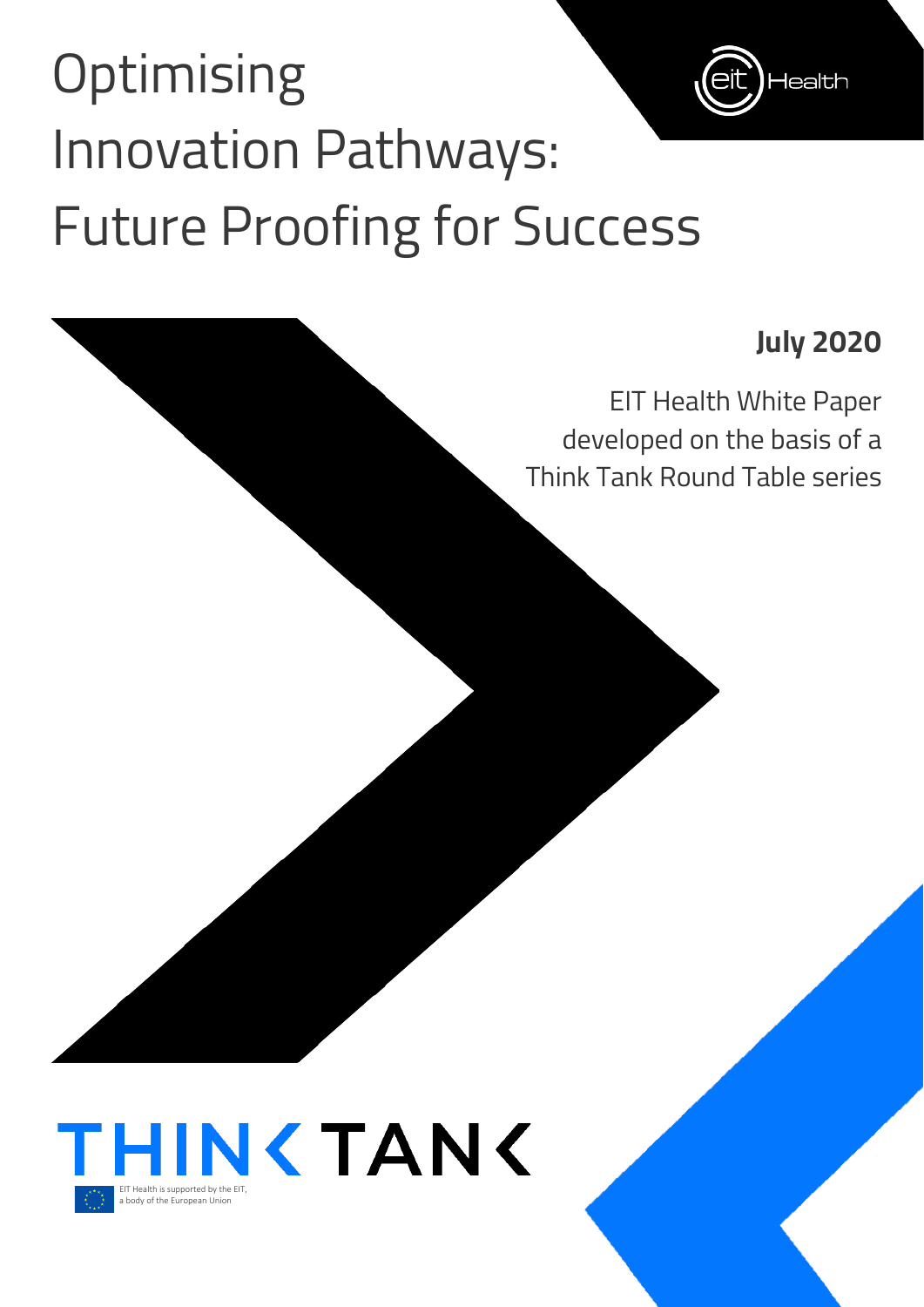

# **THIN <TAN <**

## **Table of Contents**

<span id="page-1-0"></span>

| 3. Reshaping incentives to new business models |   |
|------------------------------------------------|---|
|                                                |   |
|                                                |   |
|                                                | 9 |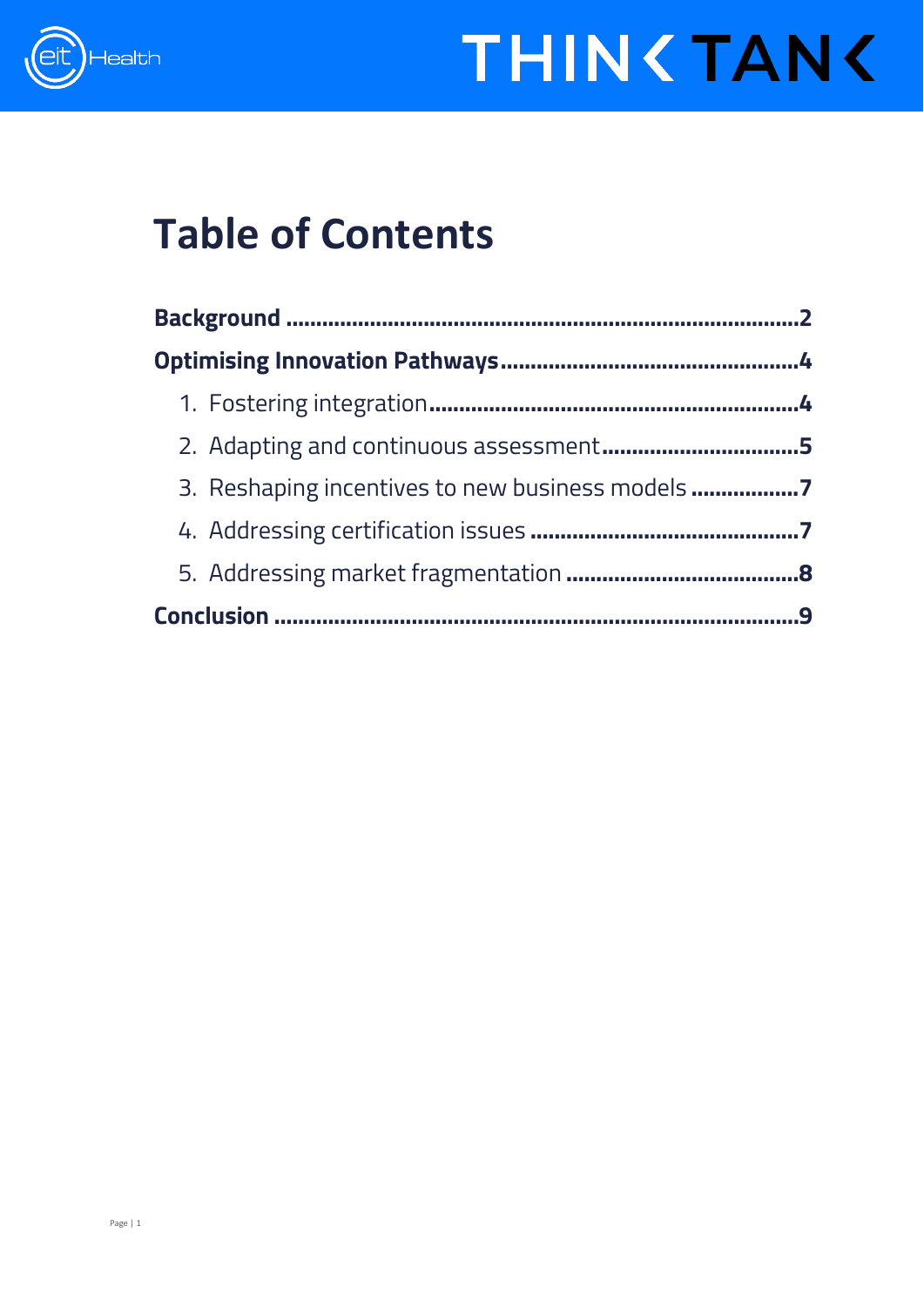



## **Background**

The European Institute of Innovation and Technology (EIT) is an independent body of the European Union set up in 2008, under Horizon 2020, to strengthen Europe's ability to innovate in a wide variety of disciplines. EIT Health, one of eight EIT Knowledge and Innovation Communities (KICs), brings together approximately 150 partners from leading organisations and institutions from academia, business, research and healthcare delivery to answer some of the biggest healthcare and ageing challenges facing our society today. EIT Health collaborates across disciplines, borders and sectors to accelerate and prepare the ground for the launch of transformative products and services, including bridging the gap between academia and enterprise to upskill professionals on new innovative techniques.

Each year, a topic that is high on the European health agenda is selected for deeper exploration in meetings that take place at Round Tables across the EIT Health regions, drawing on the experience, knowledge and skills of subject matter experts from EIT Health's broader community. The 2019 Think Thank Round Table Series focussed on *'Optimising Innovation Pathways: Future Proofing for Success'*. Through a dedicated programme of research, including a series of seven Round Tables in Member States (Belgium, France, Germany, Portugal, Spain, Sweden and the UK) and discussions with local innovators, it gathered on-the-ground insights into the practicalities of bringing a digital health solution from idea to market through the digital health innovation pathway in a real-world setting. The objective of the 2019 EIT Health Think Tank was to drive analysis and insight into the innovation pathways across multiple European regions and provide recommendations for removing barriers and speeding up the process of delivering innovations to patients and citizens.

Through the active engagement of relevant multidisciplinary experts, the 2019 Think Tank:

- Assessed the effectiveness of existing digital health innovation pathways in each relevant region, in order to understand the ability of innovators to move through the pathway, from idea generation to commercialisation.
- Identified key objectives that need to be met at each stage of the innovation pathway in order to expedite innovation and help improve the likelihood of a successful positive reimbursement decision leading to uptake and adoption of innovation.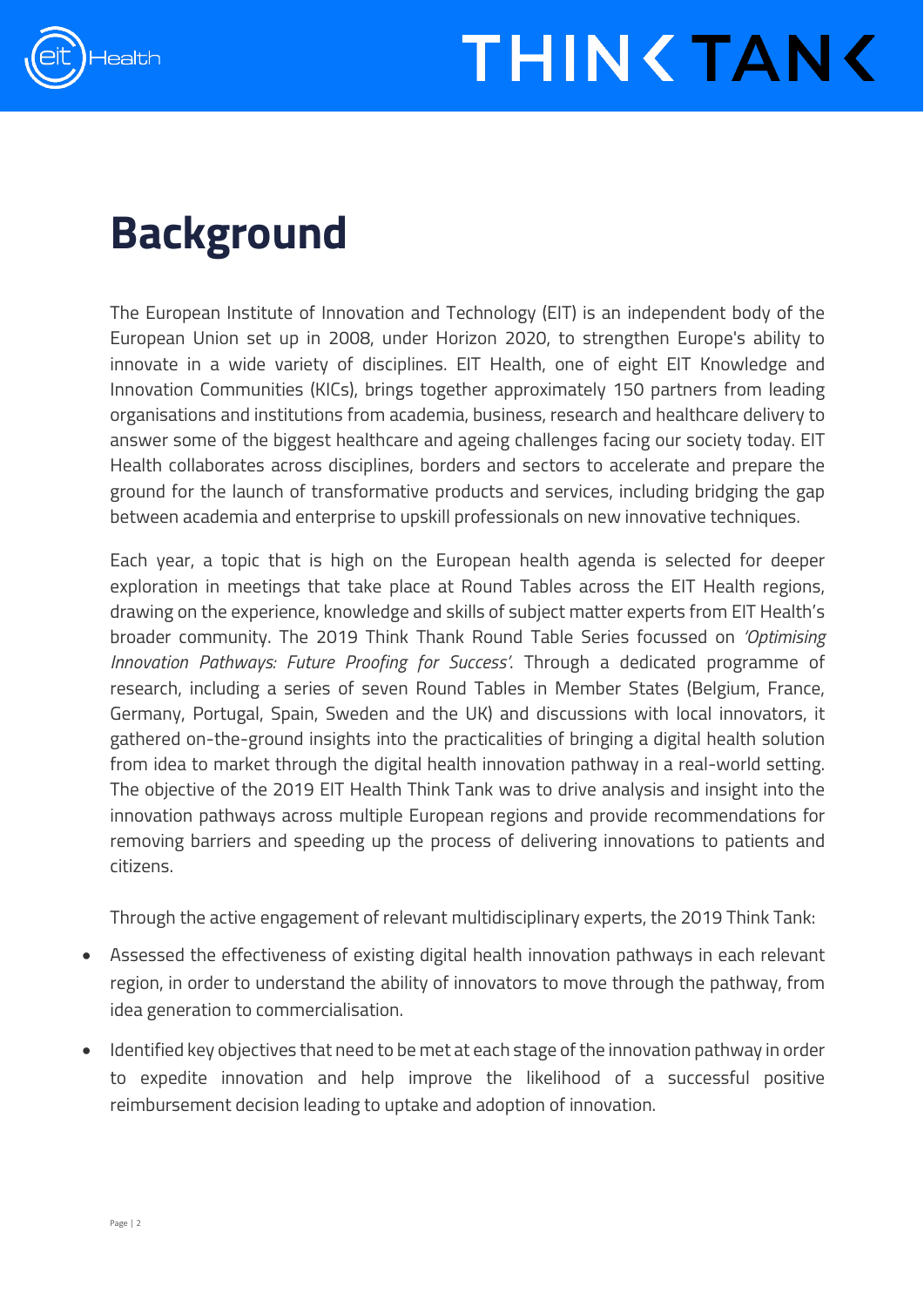

• Agreed on a series of actions and recommendations to improve or streamline the innovation pathway where change could be feasible, applicable to a range of stakeholders across government, policy makers, regulators, payers, clinicians, patients etc.

While the research programme was undertaken prior to the COVID-19 pandemic, the crisis underlined the urgent need for digital health innovation in Europe, and has brought to light some of the strengths and weaknesses of the current innovation pathway that the Think Tank identified. This White Paper synthesises some of the key recommendations suitable for action at EU level. It builds on the output of the Think Tank's research in order to address some of the main barriers that currently impede new innovations in making timely progress to market. In doing so, it suggests a number of actionable EU policy recommendations that could hasten and streamline the process of bringing digital health innovation to the European market.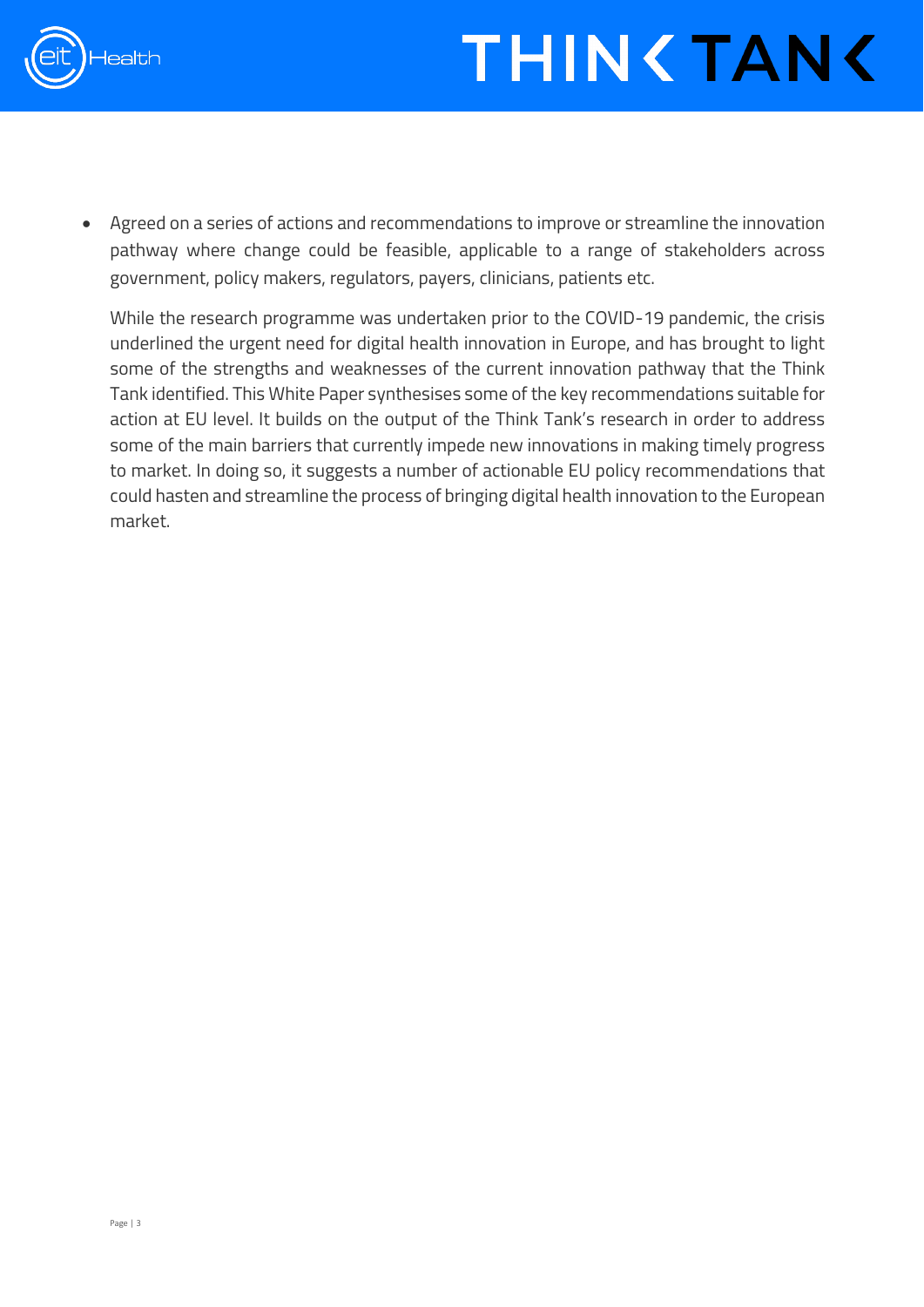

## <span id="page-4-0"></span>**Optimising Innovation Pathways**

For some healthcare solutions, such as pharmaceutical products and traditional medical devices, the steps of the innovation pathway to bring a product from idea to market are relatively well defined. The regulation of the evolving field of digital health technology, which includes software-based solutions and emerging AI-driven devices, is however less well demarcated and is to some extent still in development. Furthermore, even when the regulatory and reimbursement processes have been navigated, innovators and other stakeholders developing digital health products can often face difficulties in achieving widespread adoption, due to local procurement barriers or other infrastructural challenges. Such barriers can delay impactful solutions from reaching patients and citizens at a time at when such innovation is sorely needed.

Focussing on these hurdles, the 2019 Think Tank identified five action areas where the European Union could work together, at Member State level and through EU level institutions, to ameliorate the innovation pathway to allow digital health products to come to market more quickly and with fewer challenges for innovators and the innovative organisations that wish to implement exciting new digital health solutions. They embrace the full innovation pathway, from fostering integration of new digital health solutions within healthcare organisations; developing new adaptive and continuous assessment models; reshaping incentives and business models; addressing certification challenges and making core changes in the organisation of European healthcare solutions markets to address market fragmentation.

## <span id="page-4-1"></span>1 **Fostering integration**

A digital health solution cannot be considered as a standalone product. Digital health solutions are mostly offered as a service, with technology embedded in an overall offer consisting of other products. It is impossible to consider, and especially to evaluate, a digital health technology without considering the different systems and users with which it interacts. This challenge is often labelled as one of interoperability, but it should be noted that this is not a matter of semantic and technical interoperability alone, but also of organisational and legal interoperability. The challenge is therefore to meet the full range of interoperability challenges set out in the refinement of the eHealth European Interoperability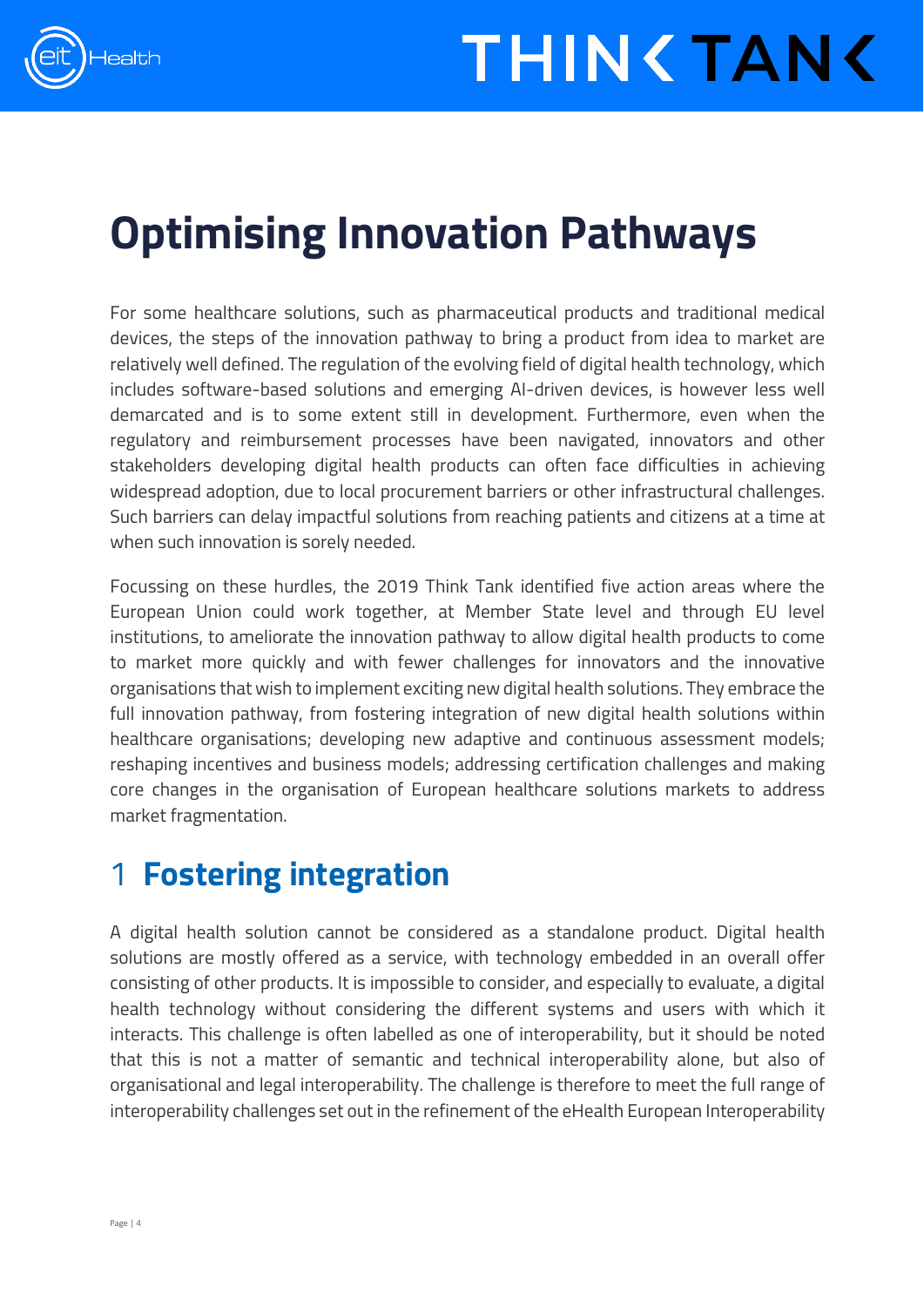

Framework adopted by the European Commission's eHealth Network in 20[1](#page-5-1)5.<sup>1</sup> In doing so, action is needed on technical and semantic interoperability standards to ensure that data are accessible and useable across and between healthcare providers and systems; while on the organisational and legal level it is necessary to ensure compliance with legal requirements of privacy and security. These actions must be supported by targeted training to ensure that system procurers fully appreciate the interoperability needs and how they can be met.

#### **Recommendations:**

- **Drive semantic and technical interoperability** the European Commission should work in close partnership with Member States to drive greater uptake of health data standards to ensure that data are FAIR – findable, accessible, interoperable and reusable. [2](#page-5-2)
- **Drive operational and legal interoperability** the European Commission should work in close partnership with the European Data Protection Board to reduce fragmentation on the interpretation of the GDPR across the EU, as identified in the Commission's recent GDPR review.
- **Education, training and support on data governance** a key tool in making digital health tools FAIR and GDPR compliant could be EU level education, training and support to both end users and SME developers.
- **Interoperability requirements in public procurement** insofar as the European Commission has the capacity to define core aspects of tender specifications, every effort should be made to use such normative capacity to require interoperability when public procurements for digital health solutions are undertaken.

### <span id="page-5-0"></span>**2 Adapting and continuous assessment**

Traditional health products, including pharmaceuticals, diagnostic devices or core digital tools such as Electronic Health Records, are 'finished' products when they are certified as fit for use. Many new digital health tools do not fit into this category, they are not 'final' when they enter into use, but are constantly updated and improved, often based on real-time user feedback. Software development allows for quick iteration of solutions, and what would be a timeframe of several months for traditional hardware devices, could represent a few days for newer digital health products. The existing innovation pathway is too slow to be useable

<span id="page-5-1"></span><sup>1</sup> [eHealth European Interoperability Framework](https://ec.europa.eu/health/sites/health/files/ehealth/docs/ev_20151123_co03_en.pdf)

<span id="page-5-2"></span><sup>2</sup> [FAIR](https://ec.europa.eu/info/sites/info/files/turning_fair_into_reality_0.pdf)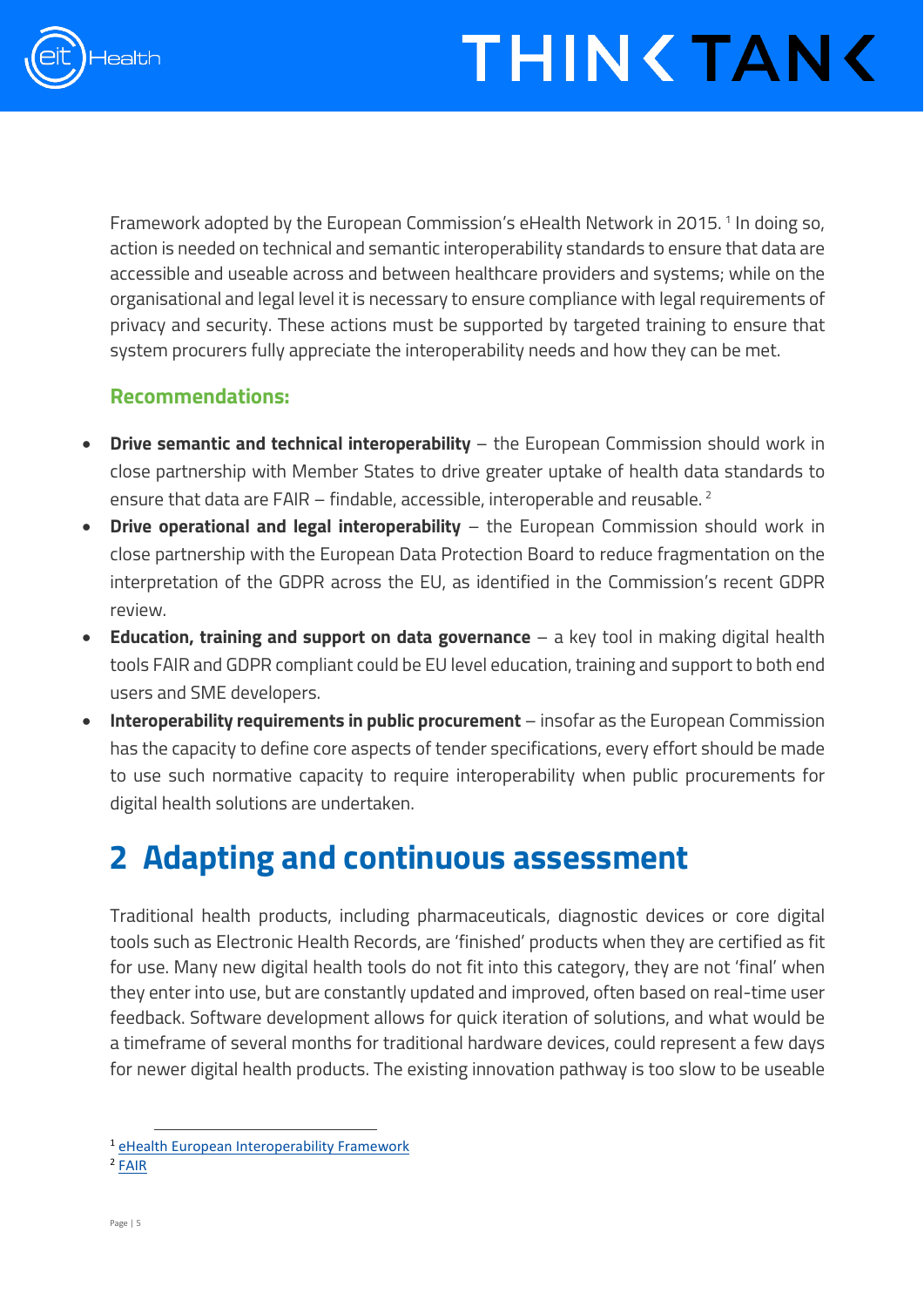

# **THIN TAN <**

for such product update cycles. This issue becomes all the more critical as AI tools that are self-learning are integrated into health and care solutions.

Reimbursement, procurement and adoption of innovation in the EU is increasingly supported by Health Technology Assessment (HTA) evaluations before reaching the market. However, the wider adoption of digital technologies is limited by a lack of evidence. Conversely, evidence generation is limited by a lack of wider adoption. Most existing evidence-generation methodologies, such as the gold-standard randomised clinical trials, are not fit for digital health technologies. Therefore, there is a need for a more adaptive and continuous assessment of such solutions, with a greater reliance on real-world evidence requiring earlier and staged access to the market and end users.

Digital health enables new ways of collecting and evaluating the evidence, as in most cases data are a key component of the solution. To enable a fundamental change in the innovation pathway to accommodate a more continuous and iterative development process suitable for digital health, there is the need to change to adaptive assessment frameworks, both at the regulatory and HTA level.

#### **Recommendations:**

- **Adapt HTA Regulation to the needs of digital solutions** the European Commission should ensure that future EU level HTA legislative and other normative tools are fully adapted to the needs of digital health solutions, including self-learning solutions.
- **Develop harmonised evidence requirements** in the context of HTA legislation development, the European Commission should support the development of shared and harmonised evidence requirements for digital health solution evaluation.
- **Support new models of risk sharing** the European Commission should work closely with industry to support the development of new risk-sharing agreements, addressing long-term outcomes and economics.
- **Continuous evaluation** the European Commission should work in close partnership with notified bodies to support continuous assessment systems for digital health solutions, similar to post-marketing pharmacovigilance, and where necessary, disinvestment of obsolete technology. This can help reassign valuable, and often scarce, resources to identify new needs and innovations.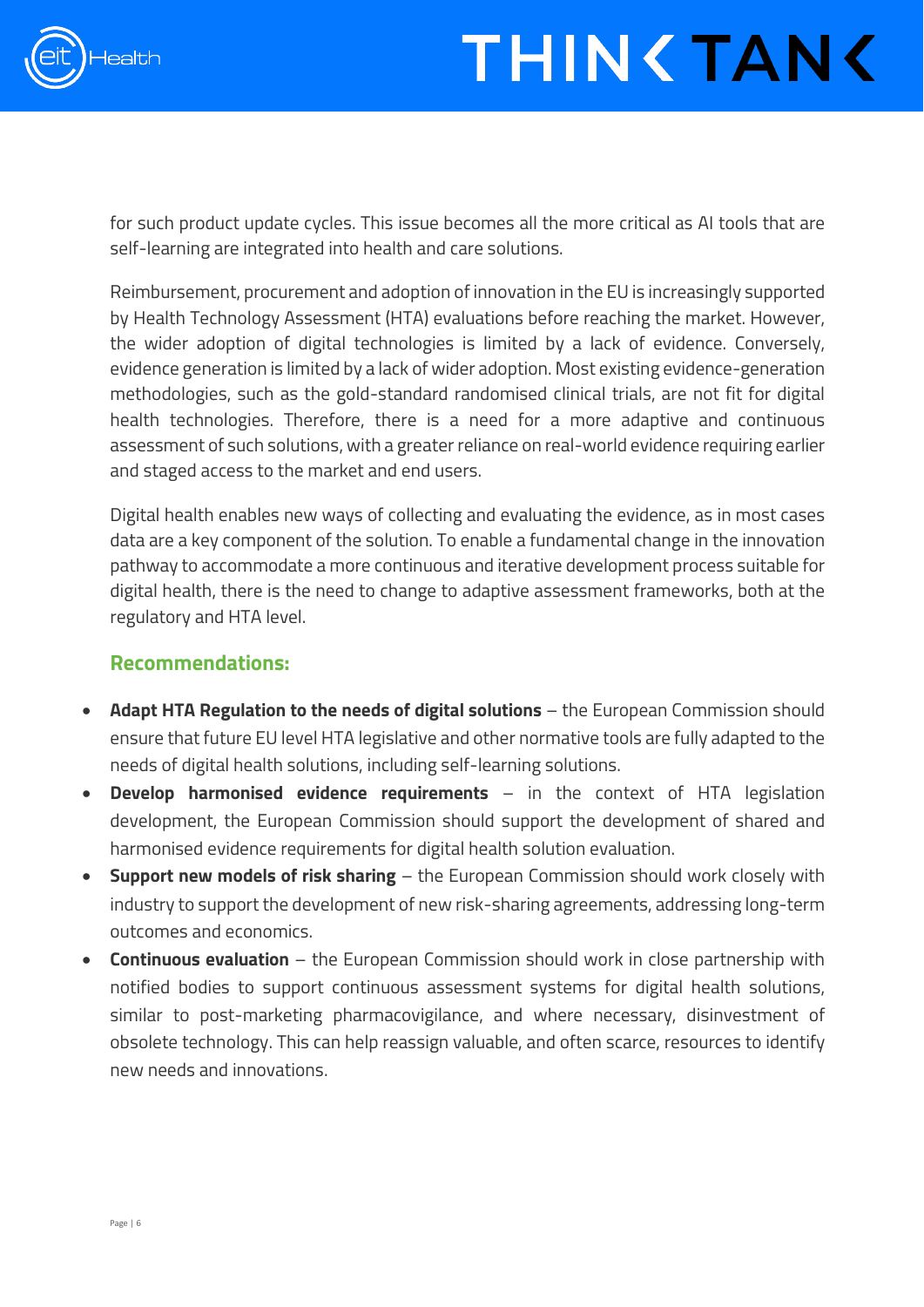

### <span id="page-7-0"></span>3 **Reshaping incentives to new business models**

The nature of digital health technologies enables new practices of healthcare delivery which in turn demand new models of incentives and business models. Solutions in digital health are often built around real-time data collection and sharing, allowing for new business models based on the provision of healthcare anywhere, anytime. They also allow a focus on prevention and wellbeing, outcomes of which are hard to determine in the short-term. Digital health innovators are however often faced with hurdles when they develop solutions based on new business models, because stakeholders' systems have not yet been adapted to the business models proposed.

A particular stumbling block is the reliance of the reimbursement mechanisms of publicly governed healthcare systems on pay per-service or per-product models, rather than valuebased or outcomes-based models. Although many systems are experimenting with such models now, the approach is still very cautious and is often useable only by large corporate players who can afford long lead times for return on investment in bringing new technologies to market.

#### **Recommendations:**

- **Investment in disease prevention and wellness innovation** as the European Commission develops new funding streams such as EU4Health, Digital Europe and Horizon Europe, it should invest in supporting new models of care provision that favour disease prevention and wellbeing, as well as more traditional disease response-based models of healthcare.
- **Investment in development of risk sharing payment schemes** as the European Commission develops new funding streams such as EU4Health, Digital Europe and Horizon Europe, it should support research into new models of risk sharing, including assessment of emerging good practices around Europe and wider afield.

### <span id="page-7-1"></span>4 **Addressing certification issues**

The new Medical Devices Regulation (MDR), due to enter into operation in 2021, requires software products to receive a certification by Notified Bodies, along with additional requirements with which products and companies need to comply. While much has been done in the past year to increase the capacity of Notified Bodies, concerns remain that time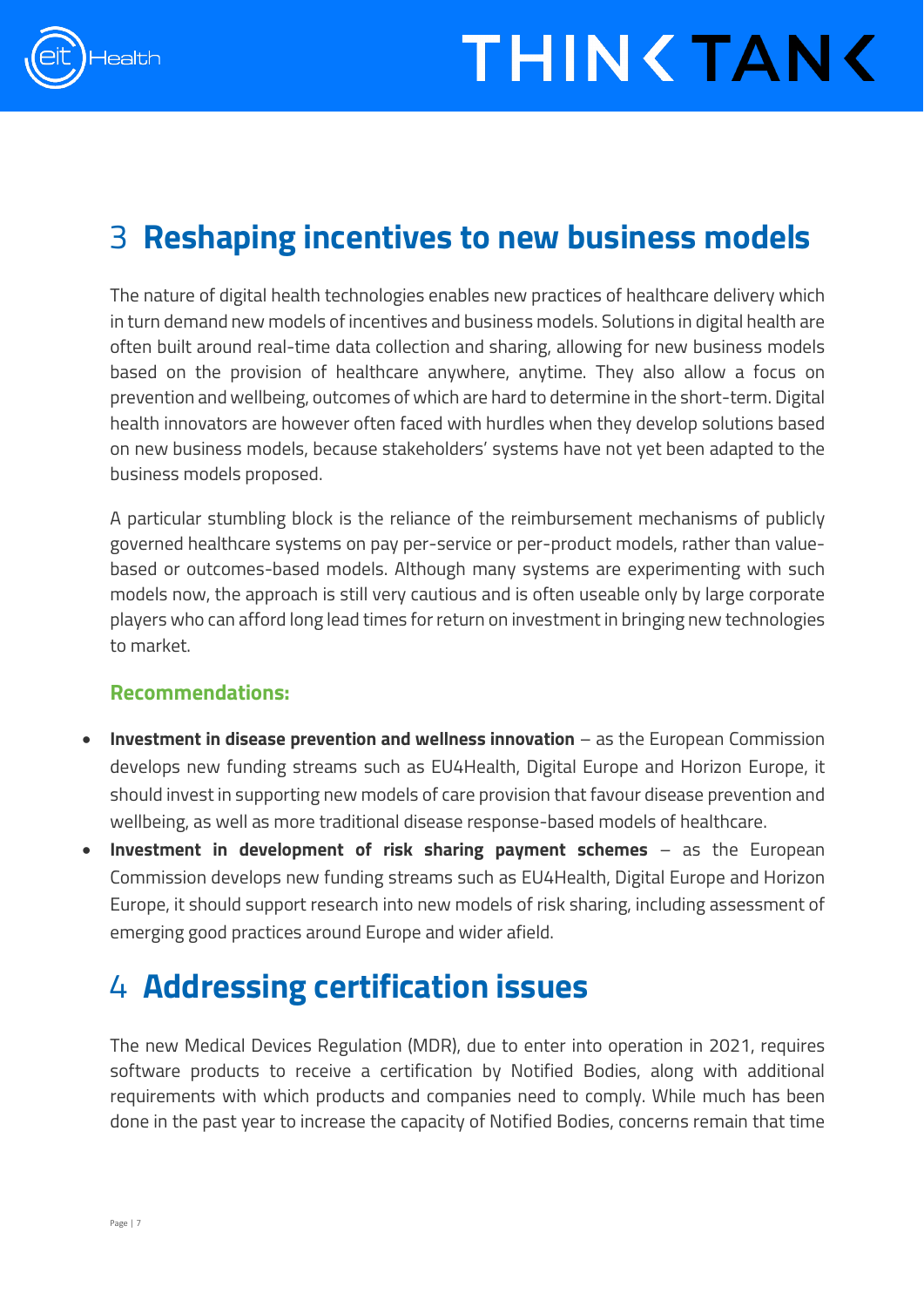

# **THIN TAN <**

to market will be slow as Notified Bodies struggle to meet the demands created by the new legislation.

While the expansion of the MDR to fully embrace software is seen as positive, it is also expected to create a delay in the rate at which new products and product versions will be able to enter the market. This demands new models for more streamlined certification, and also poses a particular challenge for start-ups and SMEs who may struggle to meet new evidential requirements following this reclassification. It is noted also that some grey areas of regulation still exist, notably for those digital technologies used in healthcare that do not have a clinical claim, and so may not fall under the new MDR.

#### **Recommendations**

- **Support MDR transition** the European Commission should support Member States and notified bodies in the development of education and training materials to support a smooth transition into the application of the new Regulation, with particular attention to the specific issues and challenges faced by SMEs.
- **Update MDR guidelines** new medical device guidelines should be developed to support clarification on classification of software medical devices
- **Adapt to integration with AI legislation** as the European Commission moves to the adoption of legislation on the use of AI, special attention must be paid to the use of AI in healthcare solutions, including the potential of dedicated health sector specific AI legislation.

### <span id="page-8-0"></span>5 **Addressing market fragmentation**

Although stakeholders agree that there is an innovation pathway that follows similar stages, steps and principles in each country, the reality is that a significantly fragmented healthcare market persists for Digital Health. Innovators are faced with a vast set of different requirements and processes for reimbursement in order to achieve accessibility and sustainable adoption of solutions. There is lack of guidance and knowledge available regarding how best to navigate across the different regions, as most are still in the process of defining the rules and frameworks for the adoption of digital health technology. The result is that very few Digital Health innovations achieve significant market penetration beyond their home country, with many companies prioritising the larger and less complex US market, before expanding within the EU. Even within the same country, the specificity of digital health means that if the innovator does not consider several contexts during the development